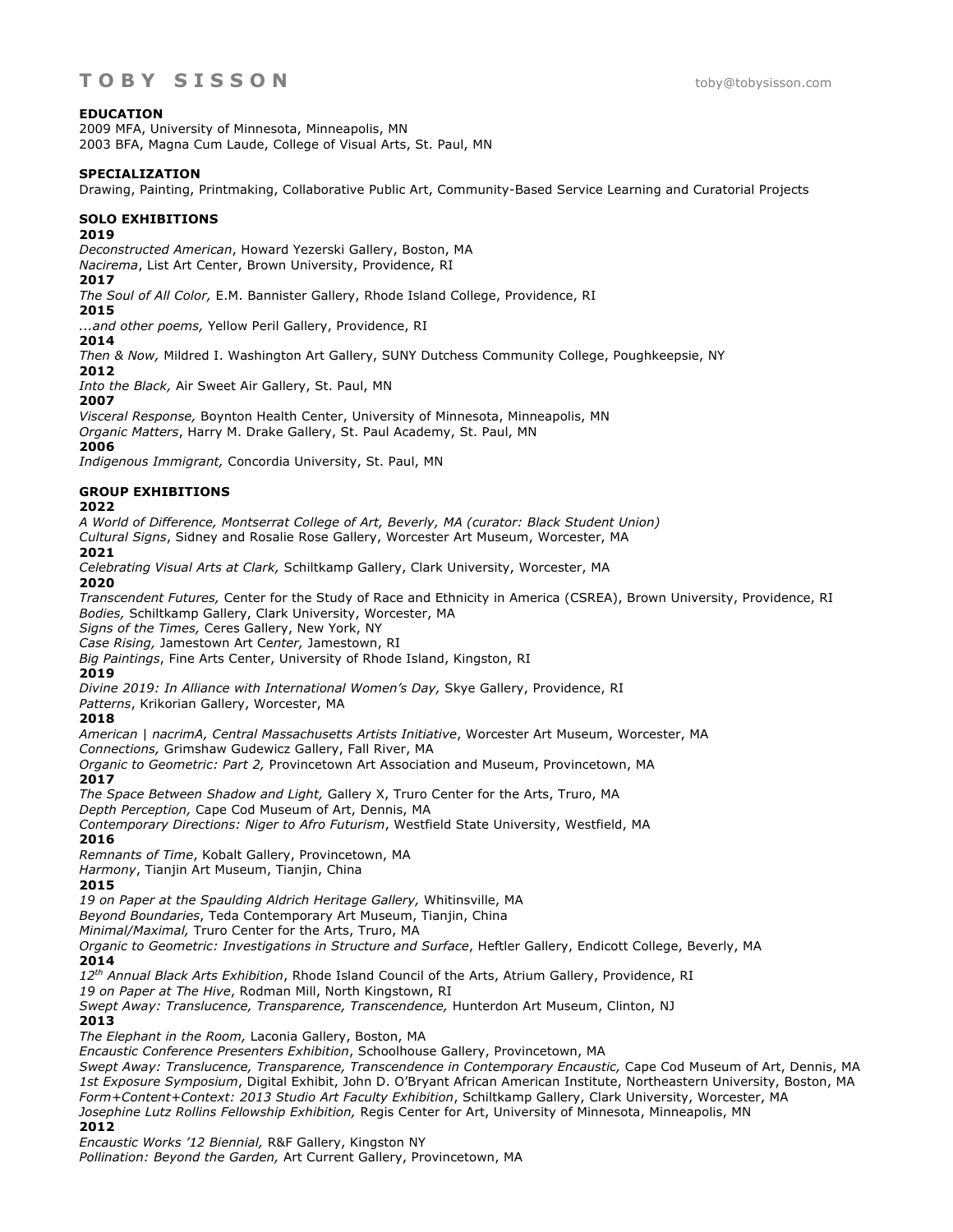*Merge: Encaustic and Contemporary Prints Invitational,* Truro Center for the Arts, Truro, MA *Encaustic Conference Presenters' Exhibition*, Schoolhouse Gallery, Provincetown, MA *Monotype: On and Off the Wall,* Glassell Gallery, Louisiana State University, Baton Rouge, LA **2011** *Pollination: Beyond the Garden,* Brush Gallery, Lowell, MA *Shifting,* Hampden Gallery, University of Massachusetts, Amherst, MA *In Context: Art of Here and Now,* Worcester Art Museum, Worcester, MA *Off The Wall,* Danforth Museum of Art, Framingham, MA *Wax in Motion,* Bowersock Gallery, Provincetown, MA *Sixth Annual Encaustic Invitational*, Conrad Wilde Gallery, Tucson, AZ **2010** *All the Time in the World,* Clark University, Worcester, MA (two-person exhibition) *Best Foot Forward*, Montserrat College of Art, Beverly, MA *NEW,* Fairfield Arts Council Gallery, Fairfield, CT **2009** *Open Door 5*, Rosalux Gallery, Minneapolis, MN *Thesis:* Katherine Nash Gallery, University of Minnesota, Minneapolis, MN **2008** *Fresh Works*, Regis Center for Art, University of Minnesota, Minneapolis, MN *Women's Work*, Homewood Studio's Gallery, Minneapolis, MN *Alumni Exhibition*, College of Visual Arts Gallery, St. Paul, MN *Scholarship Exhibition*, Regis Center for Art, University of Minnesota, Minneapolis, MN *Soul on Ice*, Soap Factory Gallery, Minneapolis, MN **2007** *MFA Open Studio Exhibition*, Regis Center for Art, University of Minnesota *Drawing and Painting*, Larson Art Gallery, Minneapolis, MN *Fresh Works*, Regis Center for Art, University of Minnesota, Minneapolis, MN **2006** *MFA Open Studio Exhibition*, Regis Center for Art, University of Minnesota, Minneapolis, MN *Fresh Works*, Regis Center for Art, University of Minnesota, Minneapolis, MN *Drawings and Encaustic Paintings*, 526 Gallery, St. Paul, MN *Conversations: about roots*, Intermedia Arts, Minneapolis, MN *St. Paul Art Crawl*, Open Studio Tour, St. Paul, MN **2005** *Sense of Place*, University of St. Thomas, St. Paul, MN *Beyond Borders*, Offbeat Gallery, Minneapolis, MN *St. Paul Art Crawl*, Open Studio Tour, St. Paul, MN *Northern Lights,* Century College, White Bear Lake, MN **2004** *Discovering Common Ground*, The Minneapolis Foundation, Minneapolis, MN *St. Paul Art Crawl,* Open Studio Tour, St. Paul, MN *Box Fresh,* Soap Factory Gallery — Mid-America CAA Conference, Minneapolis, MN *Juried Printmaking Exhibition*, College of Visual Arts Gallery, St. Paul, MN **2003** *UP — Graduation Exhibition*, College of Visual Arts Gallery, St. Paul, MN *Artology*, AND Gallery, St. Paul, MN **1999** *Flesh*, College of Visual Arts Gallery, St. Paul, MN

*Annual Studio Show*, Brown & Nystrom Studios, Minneapolis, MN

## **COLLABORATIVE PROJECTS**

#### **2020-22**

*Us Them We | Race Ethnicity Identity*, Worcester MA. A curatorial collaboration with Worcester Art Museum Associate Curator of Prints, Drawings and Photographs, Nancy K. Burns, and studio art students at Clark University (on view at the Worcester Art Museum 2/19 – 6/19/2022)

#### **2017**

*Black Tears Community Drawing*, a campus drawing event in collaboration with the Racial Justice Teach-In commemoration of Dr. Martin Luther King Jr. Day, Clark University

#### **2015**

*Playing with Rules: Drawing on the Spirit of Sol LeWitt*, Worcester, MA. A wall drawing for the Higgins School of Humanities Spring 2015 Dialogue Symposium "The Work of Play" in collaboration with studio art students at Clark University

# **2009-10**

*The Friendly House Inc. Mural,* Worcester, MA. A public service project created in collaboration with The Friendly House Inc. (an affiliate of the Central Massachusetts Housing Alliance) and studio art students at Clark University.

#### **2007-08**

- *The East St. Paul Gateway Rain Garden,* St. Paul, MN. An environmental and public art project collaborative with the Lower Phalen Creek Project, East Side Community Design Center, Conservation Youth Corps, University of Minnesota Department of Art and the City of St. Paul Department of Parks and Recreation
- *The Cedar-Riverside Arts Quarter Collaborative,* Minneapolis, MN*.* A community outreach pilot program with the Minneapolis Children's Home Society & Family Services Youth Program and the University of Minnesota Department of Art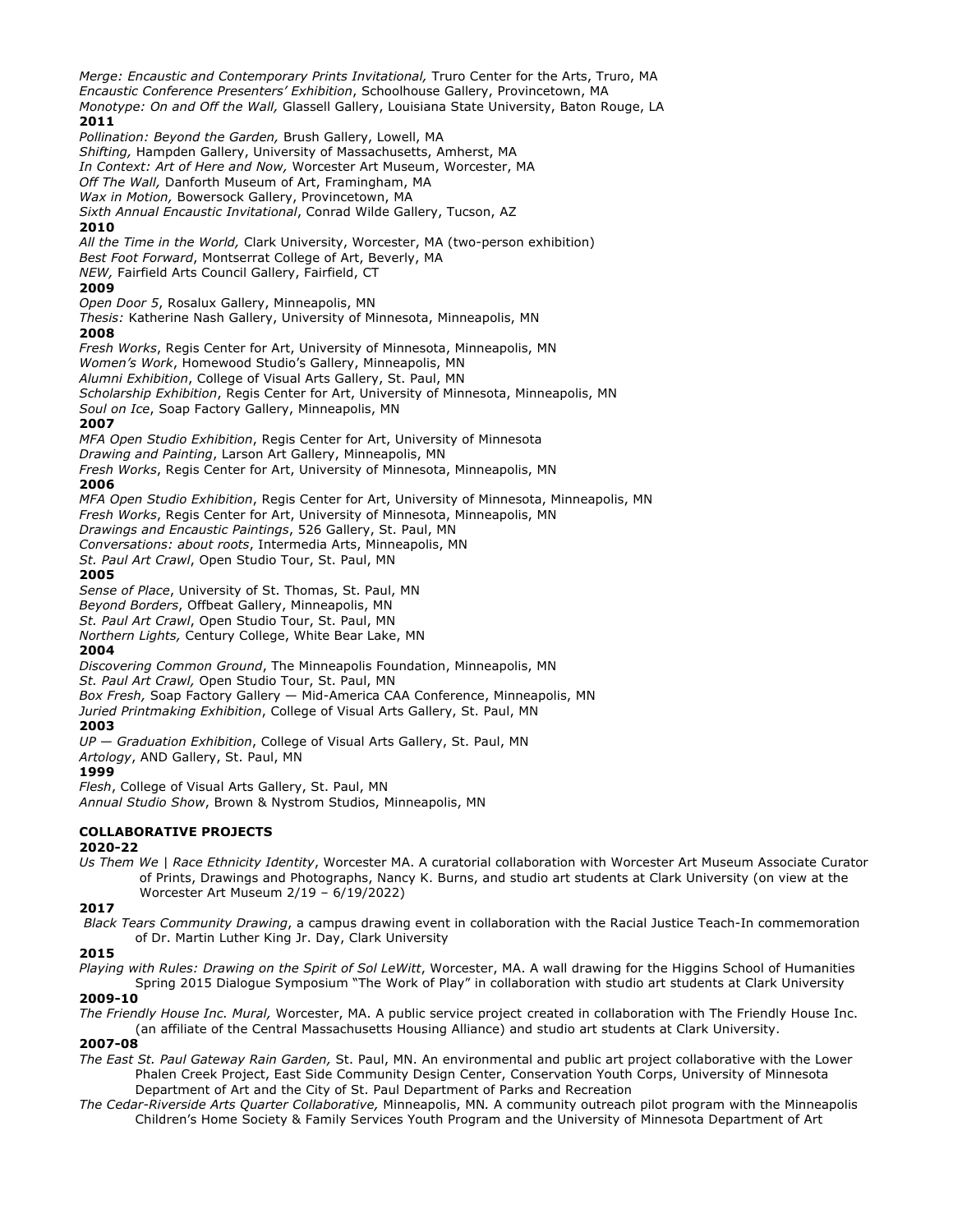## **AWARDS / GRANTS / FELLOWSHIPS**

**2022**

Practitioner Fellowship (2023 fellowship period), Center for the Study of Race and Ethnicity in America (CSREA), Brown University, Providence, RI

# **2020-21**

Individual Research Grant, Higgins School of the Humanities, Clark University

# **2020**

Nominated for Outstanding Teacher of the Year by Clark University students

#### **2019**

Nominated for Outstanding Teacher of the Year by Clark University students

#### **2018**

Higgins Fellowship, Higgins School of Humanities, Clark University

Higgins Interdisciplinary Activity Mini Grant with Asst. Prof. Asha Best, Graduate School of Geography, Higgins School of Humanities, Clark University

## **2016-17**

Individual Research Grant, Higgins School of the Humanities, Clark University

# **2015-16**

Oliver and Dorothy Hayden Junior Faculty Fellowship, Clark University

#### **2014-15**

Individual Research Grant, Higgins School of the Humanities, Clark University

#### **2014**

Nominated for the International Encaustic Artists' (IEA) La Vendéenne Award in Artistry

Nominated for Outstanding Teacher of the Year Award by Clark University students

## **2012-13**

Alice and Milton Higgins Faculty Fellow, Clark University

Individual Research Grant, Higgins School of Humanities, Clark University

## **2011-12**

Individual Research Grant, Higgins School of Humanities, Clark University

#### **2010-11**

Edward Hodgkins Junior Faculty Award, Clark University

## **2009-10**

Faculty Development Grant for Creative Endeavors, Clark University

Interdisciplinary Research Grant, Higgins School of Humanities, Clark University

Research Mini-Grant, Higgins School of Humanities, Clark University

#### **2008-09**

MFA Travel Support for CAA Conference Attendance, Department of Art, University of Minnesota – Los Angeles, CA Zelda and Max Berman Graduate Fellowship Grant, University of Minnesota

Pioneer Scholarship Award, University of Minnesota

MFA Travel Support for Independent Research, Department of Art, University of Minnesota – New York, NY **2006-07**

Jacob Lawrence & Gwendolyn Knight Scholarship Award, University of Minnesota

Josephine Lutz Rollins Scholarship Award, University of Minnesota

Graduate Fellowship Grant, Department of Art, University of Minnesota

Nominated for Diversity of Views and Experience Award (DOVE Fellowship) by University of Minnesota faculty **2006**

First Place Award of Merit, 32<sup>nd</sup> Annual Northern Lights Exhibition, White Bear Lake MN

## **2003**

Co-Valedictorian, College of Visual Arts

# **2002-03**

First Place, Outstanding Artistic Achievement, Lowell Bobleter Scholarship, College of Visual Arts

# **TEACHING EXPERIENCE**

## **2015-Present**

Associate Professor of Studio Art, Visual & Performing Arts Department, Clark University **2009-2015**

Assistant Professor of Studio Art, Visual & Performing Arts Department, Clark University

## **2012**

MFA Mentor: Fine Arts Work Center Summer Program, Massachusetts College of Art and Design, Boston, MA **2007-09**

Graduate Student Instructor of Record, University of Minnesota

#### **PROFESSIONAL EXPERIENCE / SERVICE 2017-Present**

Collections Executive Committee Member, Worcester Art Museum, Worcester, MA

Board Member, ArtsWorcester (Professional Development; Exhibition; and Diversity, Inclusion & Equity Committees) Worcester, MA

Member, The Dark Room, an independent race and visual studies collaborative research cluster, Cambridge, MA **2015-Present**

Director, Studio Art Program, Visual & Performing Arts Department, Clark University

Steering Committee Member, Media, Culture & the Arts Program (MCA), Clark University

#### **2022**

Co-Chair, *Clark Projections*, Strategic Framework Team, Clark University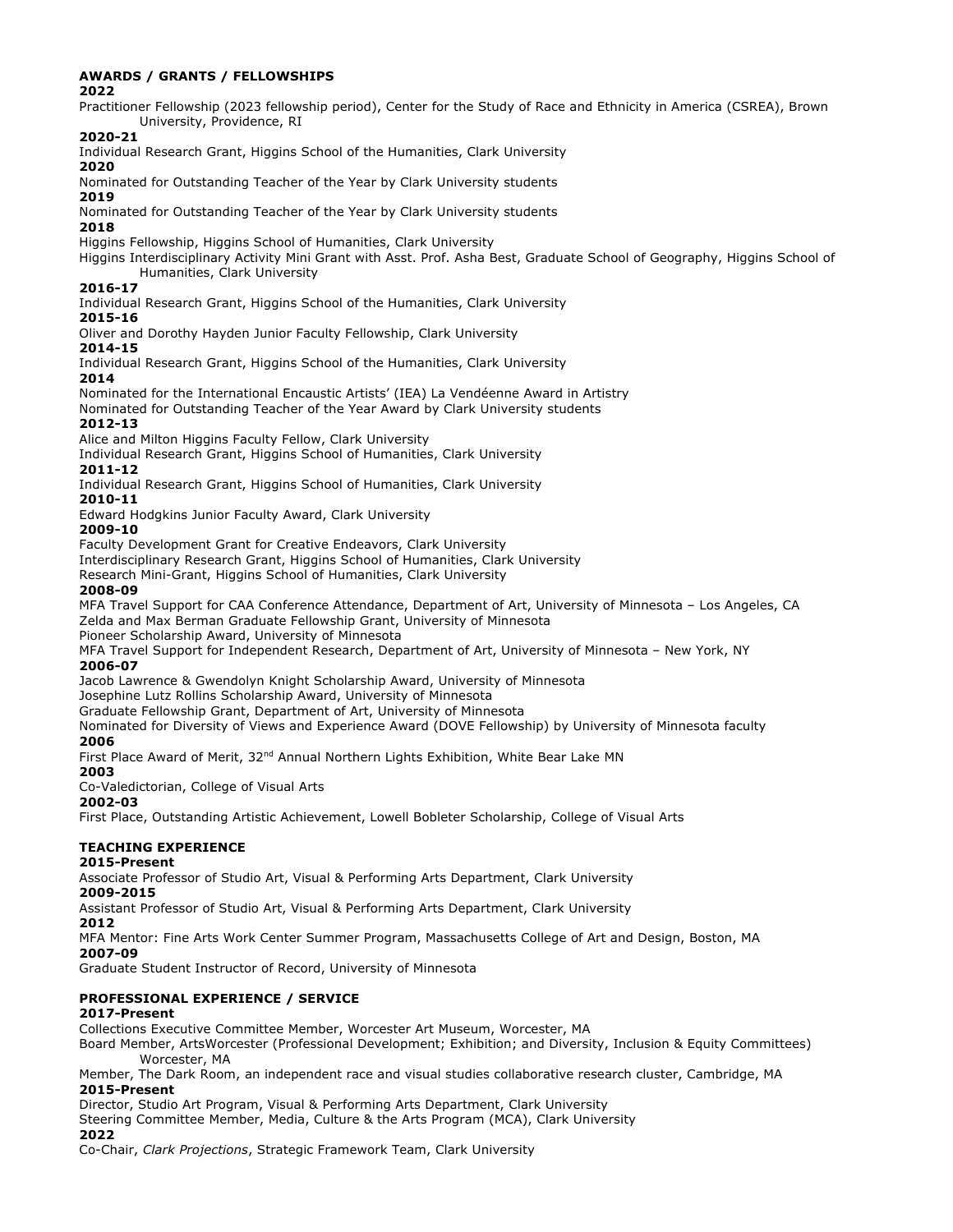Featured Speaker, *A Celebration of Race & Identity in the Arts*, Clark Black Alumni Association, Clark University Juror, *Present Tense Exhibition,* ArtsWorcester, Worcester, MA

Moderator, *Us Them We* Artist Panel Talk, Worcester Art Museum at Tuckerman Hall, Worcester, MA

Juror, John Paul Reardon Award, College of the Holy Cross, Worcester, MA

Panelist, *What You Need To Know About Exhibition Proposals*, ArtsWorcester, Worcester, MA

Participant, Major Exploration Fair, Clark University

Exhibition Guide for Clark Administration Tour of *Us Them We | Race Ethnicity Identity*, Worcester Art Museum

Juror, *Materials Needs Exhibition Grant*, ArtsWorcester, Worcester, MA

**2020**

Juror, *Present Tense Exhibition*, ArtsWorcester, Worcester, MA

Speaker, Major Spotlight Video for the Studio Art Program, Admissions Office, Clark University

Webinar Discussant, *Why Make Art in an Unjust World?* Clark Together Summer Series, Clark University

Workshop Facilitator, *The Artist Statement: Writing with Clarity, Authenticity and Purpose,* ArtsWorcester, Worcester, MA (also in 2016, '17, '18, '19)

#### **2019-22**

Member, Committee on Personnel (2019-2022 term), Clark University

#### **2019-20**

Chair, Studio Art Faculty Search Committee, Clark University

**2019**

Member, Martin Luther King Jr. Day Celebration Planning Committee, Clark University

Facilitator, Public Conversation with Tressie McMillan Cottom, Higgins School of Humanities, Clark University **2018-19**

Mentor for pre-tenure faculty member, Florencia Sangermano (Geography), Clark University **2011-19**

Member, Advisory Committee, African American Intellectual Culture Series, Clark University **2018**

Faculty Fellow, Evidence Symposium, Higgins School of Humanities, Clark University

Juror, Drawing & Printmaking Fellowship Panel, Rhode Island State Council on the Arts, Providence, RI **2017-18**

Member and Diversity Advocate, Dean of the Faculty Search Committee, Clark University

## **2017**

Promotion Committee Member, Kristina Wilson, Department of Visual & Performing Arts, Clark University **2016**

Member and Diversity Advocate, Screen Studies Faculty Search Committee, Clark University

ACE Program Presenter — ALANA Student Orientation, Clark University

Juror, WCUW Mural, City of Worcester Public Art Working Group, Worcester, MA

Committee Member and Dialogue Panel Facilitator, "Race: A Campus Dialogue" Higgins School of Humanities, Clark University Dialogue Forum Participant, Climate Change Teach-In, "Black Lives Matter on Earth", Higgins School of Humanities, Clark

University

Panel Participant, New Faculty Orientation, Clark University

## **2012-2016**

Member, Difficult Dialogues Executive Committee, Higgins School of Humanities, Clark University

**2012** 

Event Organizer, "Voice to Vision" lecture and workshop in collaboration with Prof. David Feinberg, University of Minnesota, sponsored by Higgins School of Humanities and the Strassler Center for Holocaust & Genocide Studies, Clark University

## **2011-2015**

Director, Schiltkamp Gallery, Clark University

Curator, *Awkward Other Party*, two-person exhibition on trans-national relationships by Rita Elizalde Crocker and Leejin Kim (2015)

Curator, *MINE*, solo exhibition of new work on the African slave trade by Torkwase Dyson (2014)

Curator, *damaged. truncated. incomplete. continue?* Exhibition of glitch aesthetic prints by Hugh Manon (2014) Curator, *Art After Clark: Studio Art Alumni Exhibition*, (2014)

Co-curator with Pamela Farrell, *CONstruct/conSTRUCT: The Organizing Principle*, group exhibition of collage and assemblage work (2013)

Co-curator with Sara Raffo, *Love Letters: The Intersection of Art & Design*, group exhibition of typographic artwork (2012)

Curator, *Voice to Vision,* visual narratives by Holocaust and genocide survivors (2012)

*Kindred Spirits*, group exhibition of encaustic artwork (2011)

## **2013**

Juror, *Works on Paper/Works of Paper,* Aurora Gallery, ArtsWorcester, Worcester, MA

#### **2011-12**

Member, Advisory Group for the Mellon Foundation Humanities Initiative Grant, Clark University **2011**

Participant, "Telling Her Story", Dialogue with undergraduate Students, Office of Intercultural Affairs, Clark University Participant, Admissions Open House for Admitted Students, Clark University

Panel Participant, "Educating for What?" Difficult Dialogues Symposium, Higgins School of Humanities, Clark University Docent Trainer, Art In The Park, Worcester Arts Council, Worcester, MA

#### **2010-11**

Member, College Board on Academic Integrity, Clark University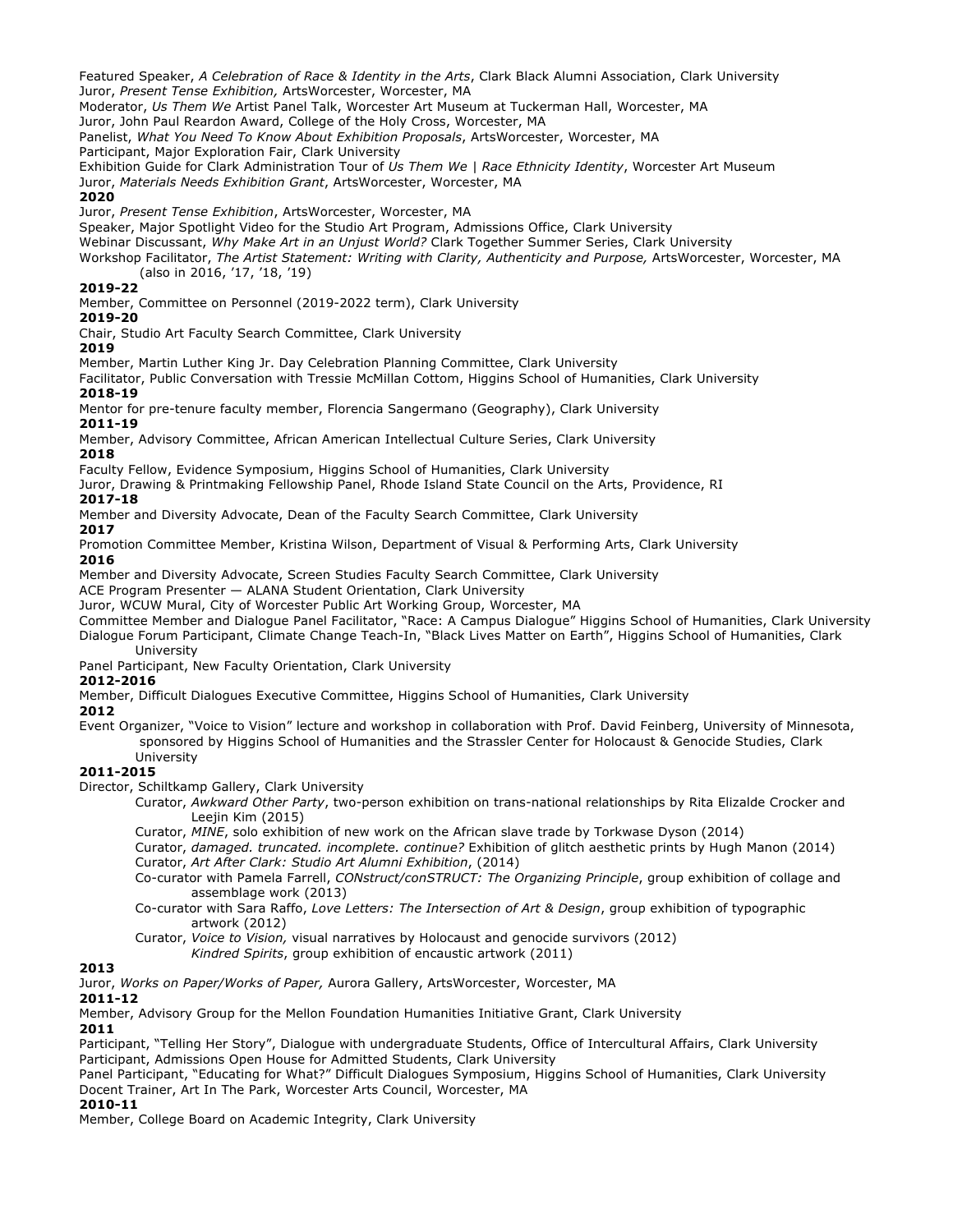## **2010**

Event Organizer, "The Floor of the World" talk by Prof. Elaine Scarry, Harvard University, Higgins School of Humanities, Clark University

Event Organizer, "Day of Slowing" Visual Art Event in University Center, Higgins School of Humanities Participant, Clark University

Admissions Preview Day, Clark University

Participant, Admitted Student Academic Fair, Clark University

Participant, ACE Summer Institute Pre-Orientation Event, Clark University

Juror, John Paul Reardon Award, College of the Holy Cross, Worcester, MA

# **2007**

Admissions Review Panelist, Perpich High School for the Arts, Golden Valley, MN

## **2003**

Admissions Representative, College of Visual Arts, St. Paul, MN

# **2000-01**

Gallery Committee Representative, College of Visual Arts, St. Paul, MN

# **LECTURES / PRESENTATIONS**

#### **2022**

Conference Speaker, *Meeting the Moment: The Power of Abstraction to Address Social Change*, 15th International Encaustic Conference, Provincetown, MA

Artist Panel Talk, *Black Art and the Contours of Grief*, The Program in African American Studies, Dept. of Art History, Dept. of English and Creative Writing, Dartmouth College, Hanover, NH

Keynote Address, Practitioner Fellowship Capstone, Center for the Study of Race and Ethnicity in America (CSREA), Brown University, Providence, RI

## **2021**

Roundtable Discussant, *The Future of Art and Artists in a Post-Covid World*, RISD Museum of Art on behalf of the 25th Anniversary of Providence Gallery Night, online public programming, Providence, RI

Panel Moderator, *Black Art: Collecting and Being Collected*, Speakers Series Webinar, ArtsWorcester, Worcester, MA Roundtable Discussant, *Black Elegies in Sight & Sound*, CARE Syllabus: A Research and Praxis Initiative of Massachusetts College of Liberal Arts in collaboration with MASS MoCA, North Adams, MA

Dialogue Moderator, *Artist to Artist: Past is Prologue*, Speakers Series Webinar, ArtsWorcester, Worcester, MA **2020**

Panel Moderator, *What Black Art Means To Me*, Speakers Series Webinar, ArtsWorcester, Worcester, MA

Visiting Artist Lecture, *Diversity, Inclusion & Equity in Exhibition Culture* for Senior Seminar, College of the Holy Cross, Worcester, MA

Panel Speaker in conjunction with the exhibition *Case Rising,* Jamestown Art Association, Jamestown, RI Artist Talk, *Evolving Perspective*, Worcester Art Museum, Central Massachusetts Artist Initiative, online video presentation, Worcester, MA

Artist Talk, Group Exhibition: *Big Paintings*, Fine Art Center, University of Rhode Island, Kingston, RI **2019**

Interview Facilitator: *An Evening with Tressie McMillan Cottom*, Clark University, Worcester, MA

Artist Talk, Group Exhibition: Patterns, Krikorian Gallery, Worcester, MA

## **2018**

Artist Talk, Group Exhibition: *Connections*, Grimshaw Gudewicz Gallery, Fall River, MA

Panel Speaker: *The Soul of All Color*, Sonic Scenes Symposium, The Dark Room: Race and Visual Culture Collaborative Research Cluster, Massachusetts Institute of Technology, Cambridge, MA

## **2017**

Visiting Artist, Solo Exhibition: *The Soul of All Color*, E.M. Bannister Gallery, Rhode Island College, Providence, RI

Panel Speaker: *Saturday Afternoon Think Tank on Creative Teaching and Learning*, 11th International Encaustic Conference, Provincetown, MA

Panel Speaker: *Color in Black Visual Art and Culture*, In conjunction with the exhibition *Contemporary Directions: Niger to Afro Futurism*, Arno Maris Gallery, Westfield State University, Westfield, MA

## **2016**

Panel Speaker: *Standards and Practices in Teaching Encaustic: Demystifying Curriculum, Pedagogy and Critique,* 10<sup>th</sup> International Encaustic Conference, Provincetown, MA

# **2015**

Panel Speaker: *Raising the Bar: Standards and Practices in Teaching Encaustic*, 9<sup>th</sup> International Encaustic Conference, Provincetown, MA

Visiting Artist Talk: *Contemporary Encaustic: Tradition meets Innovation*, in conjunction with the exhibition *Organic to Geometric: Investigations in Structure and Surface*, Endicott College, Beverly, MA

## **2014**

Artist Talk with Wing Young Huie for his exhibition, *What do you see?,* Clark University, Worcester, MA

Panel Speaker: *Raising the Bar: Standards and Practices in Teaching Encaustic*, 8th International Encaustic Conference, Provincetown, MA

Artist Talk, Group Exhibition: *Swept Away: Translucence, Transparence, Transcendence*, Hunterdon Art Museum, Clinton, NJ Visiting Artist, Solo Exhibition: Then & Now, SUNY Dutchess Community College, Poughkeepsie, NY

Artists' Talk with Hugh Manon for his exhibition, *damaged. truncated. incomplete. continue?* Clark University, Worcester, MA **2013**

Panel Speaker: *Raising the Bar: Standards and Practices in Teaching Encaustic,* 7th International Encaustic Conference, Provincetown, MA

# **2012**

Panel Speaker: Creativity in Our Practice, 6<sup>th</sup> International Encaustic Conference, Provincetown, MA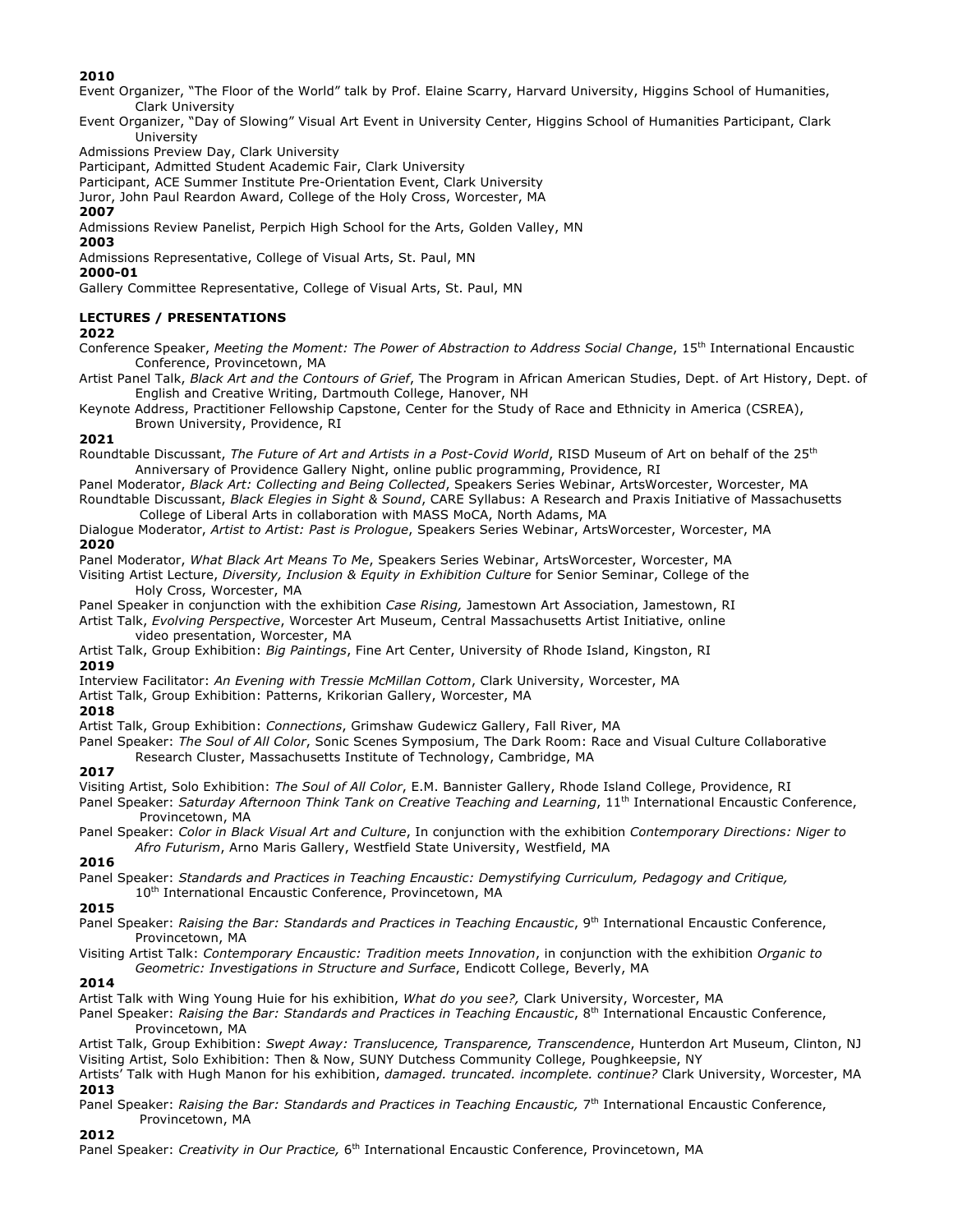**2011**

Invited Lecture: *The Art of Critique,* 5th International Encaustic Conference, Provincetown, MA

**2010**

Artists' Talk, Two-person Exhibition with Cheryl Wilgren Clyne: *All the Time in the World*, Clark University, Worcester, MA **2008**

Guest Lecture, Seminar Course: Women's Images & Images of Women, University of Minnesota

**2007**

Guest Lecture, Upper Division Studio Art Seminar, St. Paul Academy, St. Paul, MN

**2006**

Guest Lecture, Studio Course: Intermediate Painting, University of Minnesota

Visiting Artist, Solo Exhibition: *Indigenous Immigrant*, Concordia University, St. Paul, MN

# **INTERVIEWS / ARTICLES**

#### **2022**

"Many Layers to Uncover: WAM Invites Us to Explore the Plurality of Identity" Claudia Fiks for ArtScope Magazine, *artscopemagazine.com*, 3 March, Boston, MA

"Asking the urgent questions in 'Us Them We' at Worcester Art Museum" Cate McQuaid for The Boston Globe, *bostonglobe.com*, 23 February, Boston, MA

"New exhibition at Worcester Art Museum highlights art and identity" Meghan Parsons for Spectrum News 1, *spectrumnews1.com*, 18 February, Worcester, MA

"Contemporary artists explore identity in Worcester Art Museum's 'Us Them We'" Richard Duckett of Worcester Magazine, *worcestermag.com*, 16 February, Worcester, MA

"Worcester museum's 'Us Them We' surveys political landscape" Auction Central News, *liveauctioneers.com*, 1 February, New York, NY

## **2021**

"Collaboration explores identity through the lens of visual strategy" Exhibtion Preview in Access Magazine, Fall/Winter 2021, P10, Worcester Art Museum, Worcester, MA

"Rhody Maker" Interview with Amy Martin, Rhode Island Monthly, *rimonthly.com*, 16 June, Providence, RI

# **2020**

"People & Places" R&F Handmade Paints Art Blog, 24 August, Kingston, NY

# **2019**

"inquiry" *WICN* Radio Broadcast, Interview with host Mark Lynch, October 27, Worcester, MA

"The Ticket: What's Happening in the Local Art World" feature by Cate McQuaid, *bostonglobe.com*, Boston Globe News Online, 20 October, Boston, MA

# **2018**

"Making a Connection at BCC's Gallery" review by Linda Murphy, *heraldnews.com*, Fall River Herald News online, 29 August, Fall River, MA

## **2017**

"The Soul of All Color" essay by Kimberly Juanita Brown, *ric.edu*, Rhode Island College, Bannister Gallery webpage, 9 November, Providence, RI

"An Aggregate of Forces: 60 Women Artists Over 60" Joanne Mattera Art Blog, 2 August, New York, NY

"Exploring The Gray Area" article by Nathan Frontiero, *TheTakeMagazine.com,* 24 April, Northampton, MA

"Art/Community/Education: The Art of Teaching", article by Milisa Galazzi, *ProWaxJournal.com*, issue

# 16: April-June

"Artists to Watch in 2017", article by John Arvanitis, *TheTakeMagazine.com*, 6 February, Northampton, MA **2015**

"Toby Sisson: …and other poems", Joanne Mattera Art Blog, 24 May, New York, NY

## **2014**

"The Beauty and Ambiguity of Toby Sisson's Black-and-White Art", essay by Lynn Woods, Poughkeepsie, NY

"What Inspires Me", *Poughkeepsie Journal,* Feature Article, 21 February, p5E, Poughkeepsie, NY

"Then & Now", *Daily Freeman.com*, Art Beat Preview, 20 February, Kingston, NY

# **2012**

"Into The Black", Exhibition Review by Susannah Schouweiler, *KnightArts.Org*, 30 July, St. Paul, MN

"Into The Black", *City Pages*, "A" List Preview, 12-18 July, p29+31, Mpls./St.Paul, MN

"Invited Artist Interview", *Lynette Haggard Art Blog*, 29 January, Framingham, MA

# **2011**

"Shifting", Exhibition Review by Tony Maroulis*, Artscope Magazine*, November-December, p34-35, Boston, MA

"Pollination: Beyond the Garden", Exhibition Review by James Dyment, *Artscope Magazine*, November-December, p32, Boston, MA

"Layers of Luminosity", *Worcester Magazine*, 13-19 Oct., p24. Worcester, MA

"Waxing Poetic", Exhibition Announcement, *Preview Massachusetts*, October, p11-13. Northampton, MA

"Notes From Land's End", *Provincetown.com*, 6 June, Featured Artist/Speaker from the 5th International Encaustic Conference, Provincetown, MA

"Alumni Profile", Featured 2003 Graduate of College of Visual Arts, *CVA.edu* St. Paul MN

"January Artist of the Month", Interview with Laura Moriarty, R&F Online Gallery, Kingston NY

# **2009**

"Inquiry", Interview with Mark Lynch, *WICN* Radio Broadcast, Worcester, MA, Sept.

"From Barroom to Classroom", Interview with Danielle M. Williamson, *Telegram & Gazette*, 20 Sept.: B1. Worcester, MA "Visual Thesis", Interview for MFA Exhibition Opening with Matt Peiken, Producer, *3-Minute Egg Art Videos*, Minneapolis, MN **2006**

"Artistic Mixology", *St. Paul Pioneer Press*, 20 Apr.: G8. St. Paul, MN